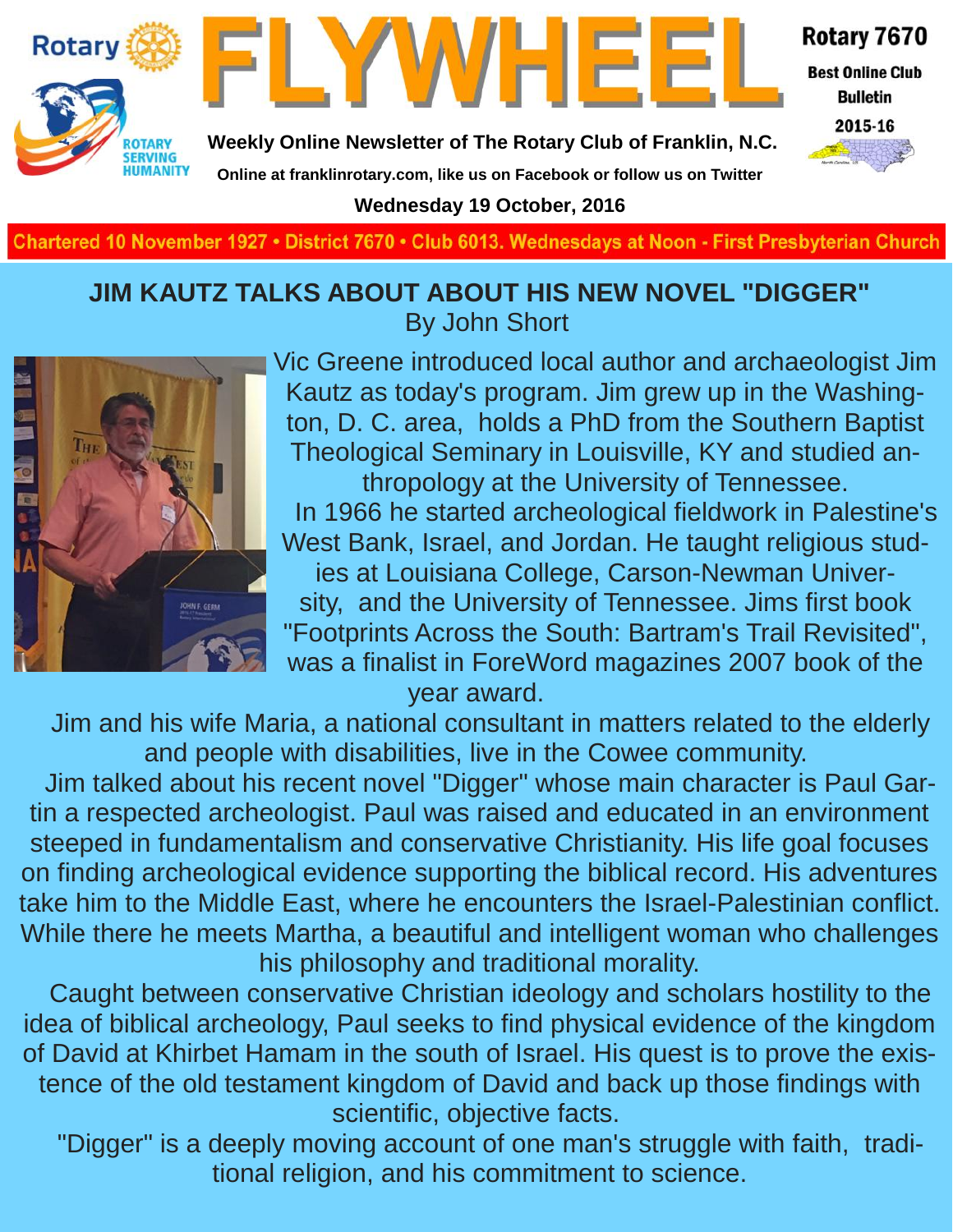



Rotary 7670

**Best Online Club Bulletin** 

2015-16

**Weekly Online Newsletter of The Rotary Club of Franklin, N.C. Online at franklinrotary.com, like us on Facebook or follow us on Twitter Wednesday 19 October, 2016**

#### **Charted November 29, 1927 • District 7670 • Club 6013 Wednesdays at Noon - First Presbyterian Church**

## **CART Recipients!**

On Wednesday the club recognized Lee Berger and Sandy Frazier for each contributing at



least \$100 to the CART Fund so far this year. Great work!

### **Paul Harris Fellow!**

Congrats to Lee Berger as she was recognized Wednesday for her contribution to the Rotary Foundation achieving a Paul Harris. Great work!



#### **Punkin Fest!**

AG Sean and his daughters helped on Saturday at Clay County's Punkin Chunkin 2016. The

Rotary Club of Clay County conducted a fundraiser at the concession booth selling hamburgers and turkey legs. It was reported one pumpkin traveled some 1680 feet in the air. Quite an event!





#### **Final Two Four Way Tests!**

Next week we will resume the 4 Way Tests at MMS. If you signed up for the October 28th or November 4th tests, please arrive at Macon Middle School at 745a. The test will start promptly at 8a and



run till about 930a. See Amy and sign up today and if you signed **up please let Amy know beforehand if you cant make it** . The next two tests after Friday will be Fri Oct. 28th and Fri Nov 4th.

#### **Foundation Banquet**

Mark your calendars for the district foundation banquet Saturday November 12th at the Renaissance Hotel in Asheville. Cost is \$50 per Rotarian. The club will reimburse 425 of that. Sign up today on DacDb. Event starts 6p with a cash bar and 630p dinner.

# **Rotary Service 10/26**



Greeter: Cliff Harris Prayer/Pledge: Wayne Swank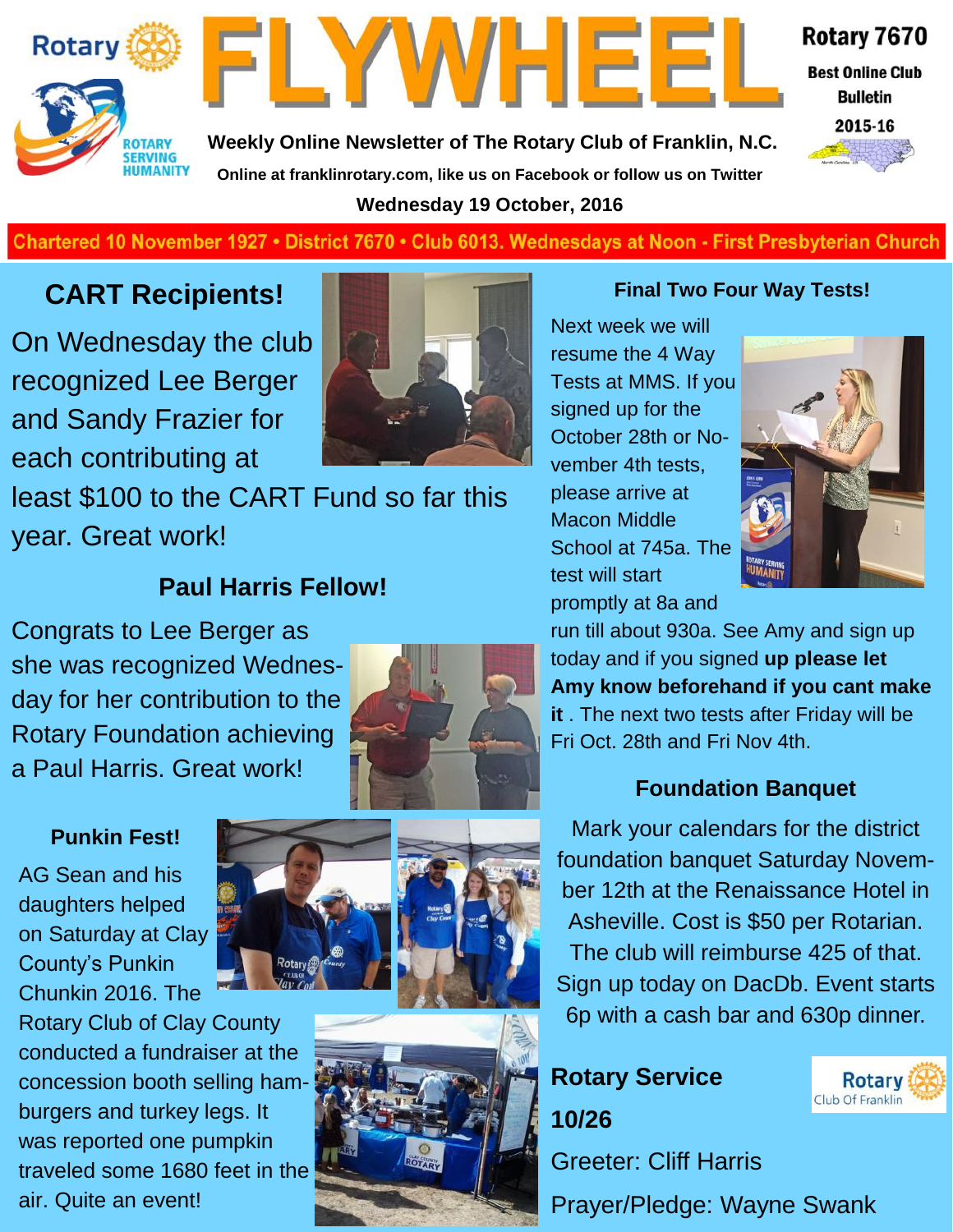

# **Going To Panama in 2017 to Continue Project Panama**

In the spring of 2017 (March 24 – April 3) a team will once again visit Panama. The journey will be 10 days in duration with one full day spent in Panama City visiting historical sites including the Panama Canal, Another visiting and working in an Emberra Village on the Chagres River, several days in the Boquete area working in rural schools, and several days in Bocas del Toro working at a very remote indigenous school. Medical clinics will be conducted and repairs and renovations will be made to schools Personal cost per individual is currently estimated to be between \$1700 and \$1800 which will cover round trip airfare from the US, bus and air transportation, hotel accommodations, and meals while in Panama. Team members are required to have current passports and an international health insurance policy

The Franklin and Sylva Clubs will be primary sponsors of the project and provide team leadership, assist in identifying team members, and undertake fund raising activities in support of the project. The Boquete Club will identify work sites, provide all logistics related to the work "in country", as well as arrange one or two cultural gatherings to increase the team's understanding of the country and its people.

A non-refundable deposit of \$100 is due with application prior to December 16, 2016. One payment of \$500 is due on January 15 and 2 equal payments of \$600 are due on February 15 and March 15. For an application to participate email Sandy Frazier at sandliz222@frontier.com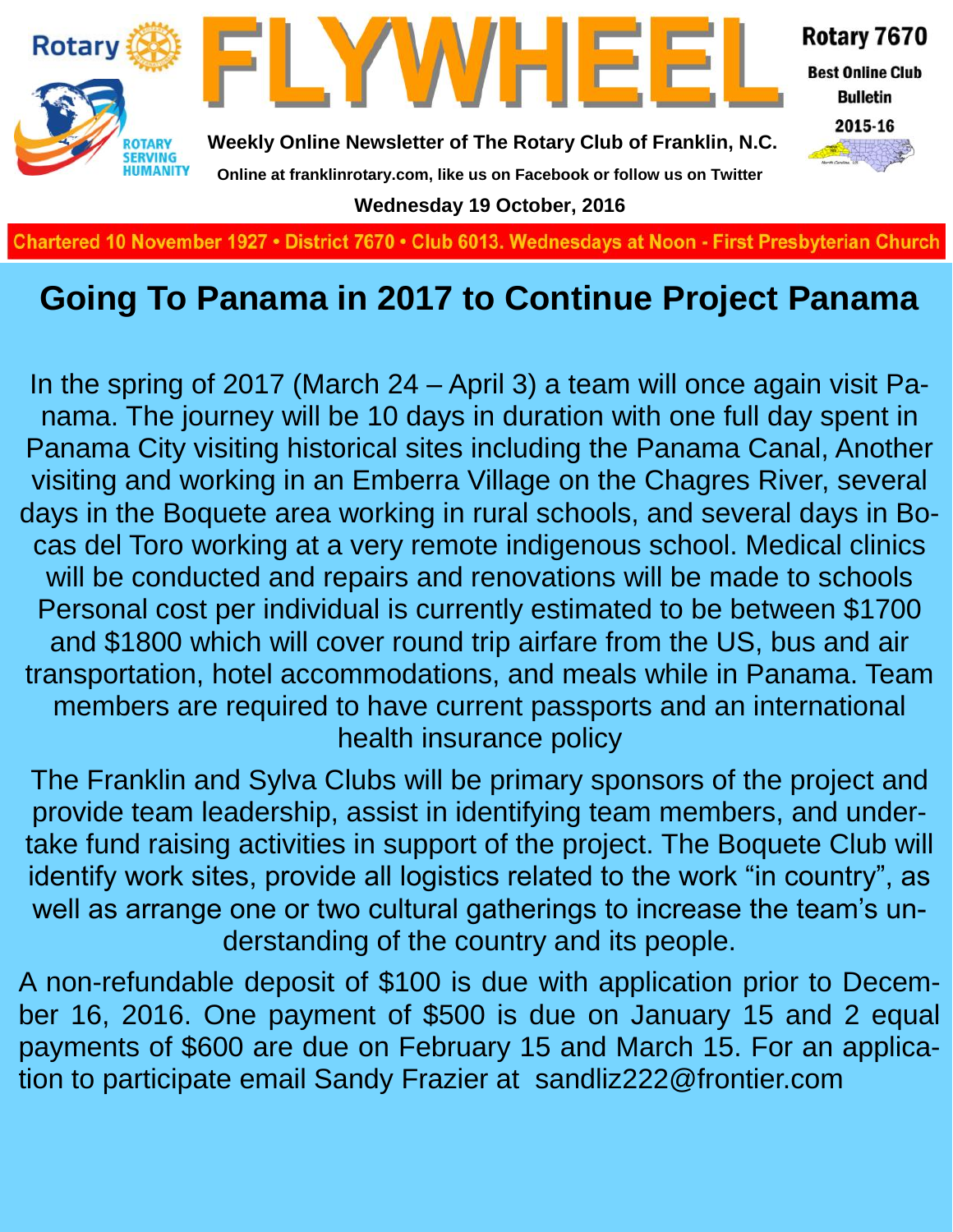



**Weekly Online Newsletter of The Rotary Club of Franklin, N.C.**

### Rotary 7670

**Best Online Club Bulletin** 



**Online at franklinrotary.com, like us on Facebook or follow us on Twitter Wednesday 19 October, 2016**

**Charted November 29, 1927 • District 7670 • Club 6013 Wednesdays at Noon - First Presbyterian Church**

# **Notes From the Top**

Today Wayne Berryhill announced that this would be his last week attending our meeting before he and Jinny head back to Florida for the winter. (Does that mean the snow is about to fly?) It made me realize just how much our

Beyond the camaraderie, they become vested members of our club. These

members participate in our club in many different ways, all of which make us a better club. From giving us new ideas, to donating to our grants, our Cart initiative, and participating in our service projects.

I would like to take this opportunity to thank them for the part they play in making our club more vibrant. I would like to thank each of you for welcoming them into our meetings.

We are always happy to have visiting Rotarians, but the following Rotarians hold a special place in our hearts.

Dick Elsbury Tom Hubbell Wayne Berryhill Bill Jotham Robert & Miriam Powell Roger Collar (in memoriam)

visiting Rotarians mean to our club.

Thank you! Know that you are ALWAYS welcome here.

It makes me proud to say: Our club (with the help of our visiting Rotarians) SERVES HUMANITY ABOVE SELF.

See you next week.

Lenny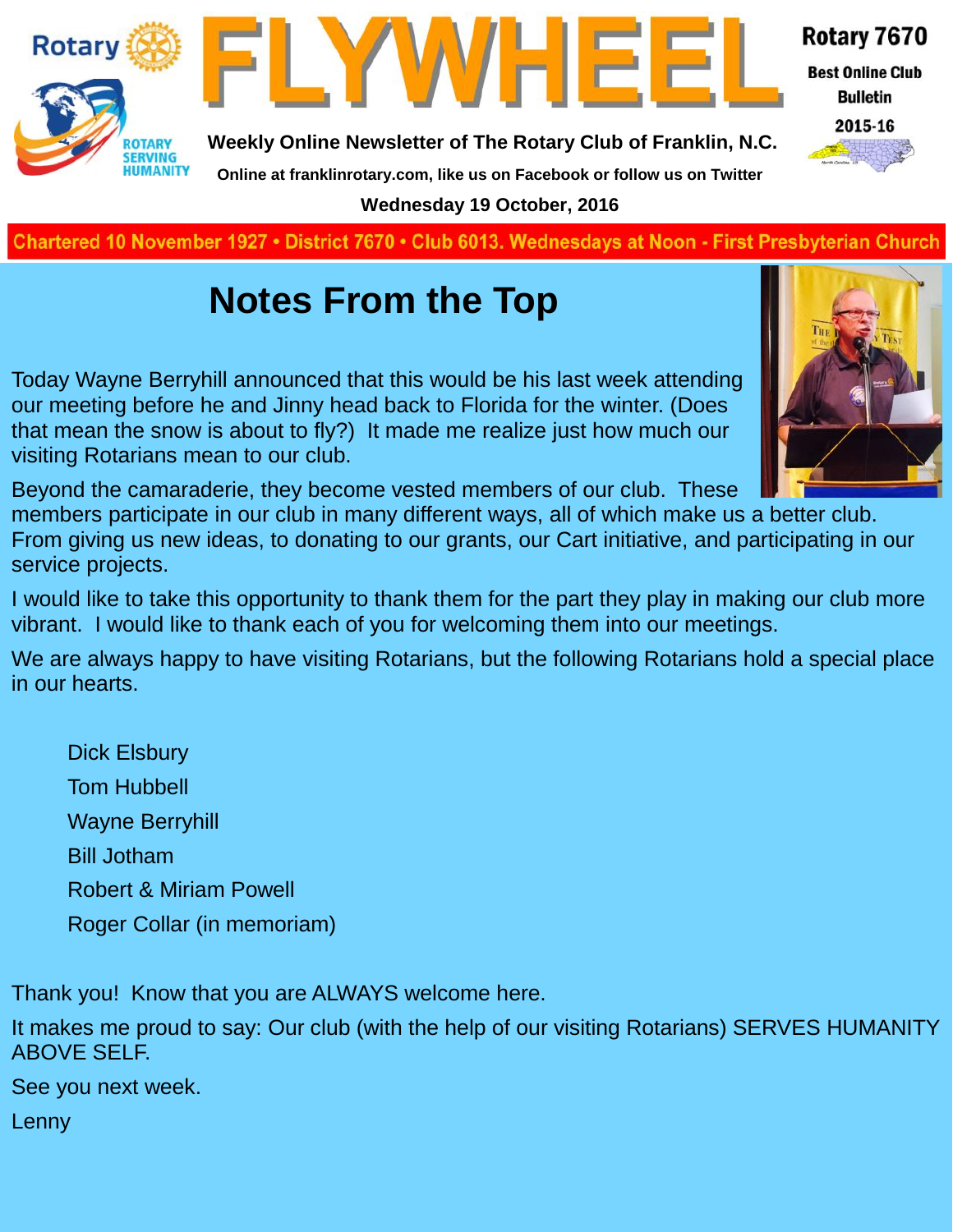



Rotary 7670

**Best Online Club Bulletin** 



**Weekly Online Newsletter of The Rotary Club of Franklin, N.C. Online at franklinrotary.com, like us on Facebook or follow us on Twitter**

**Wednesday 19 October, 2016**

**Charted November 29, 1927 • District 7670 • Club 6013 Wednesdays at Noon - First Presbyterian Church**

### **Only a few More Months to SAVE on a LOW Registration Fee for the 2017 RI Convention in Atlanta**

This is a once in a lifetime opportunity. Cost of registration has gone up a little bit but you can still register for **ONLY \$340** until December15) Here's the link for registering for the convention…[www.riconvention.org/en/atlanta](http://www.riconvention.org/en/atlanta) **Also you need to hurry because hotel rooms in Atlanta are booking Fast!!!! Here is some additional incentives for registering NOW!…** You can still get \$65 re-imbursement AND earn a PHF for your club by registering the highest percentage of Rotarians in your club category size for the International Convention in Atlanta June 10-14, 2017 AND a PHF for registering the highest percentage of Rotarians in your club



category size for the Young Leaders and District Conference in Hickory April 28-30, 2017!!

# **Pack Back Packs for Polio!**

If you are in need of a makeup, the next CareNet back pack fill will be **THIS-Monday** October 24th 4- 6p.The Rotary Club will also be donating \$1 for every back pack filled to Polio Plus!! Great little incentive and even more reason to participate!

# **Fred's Funnies**





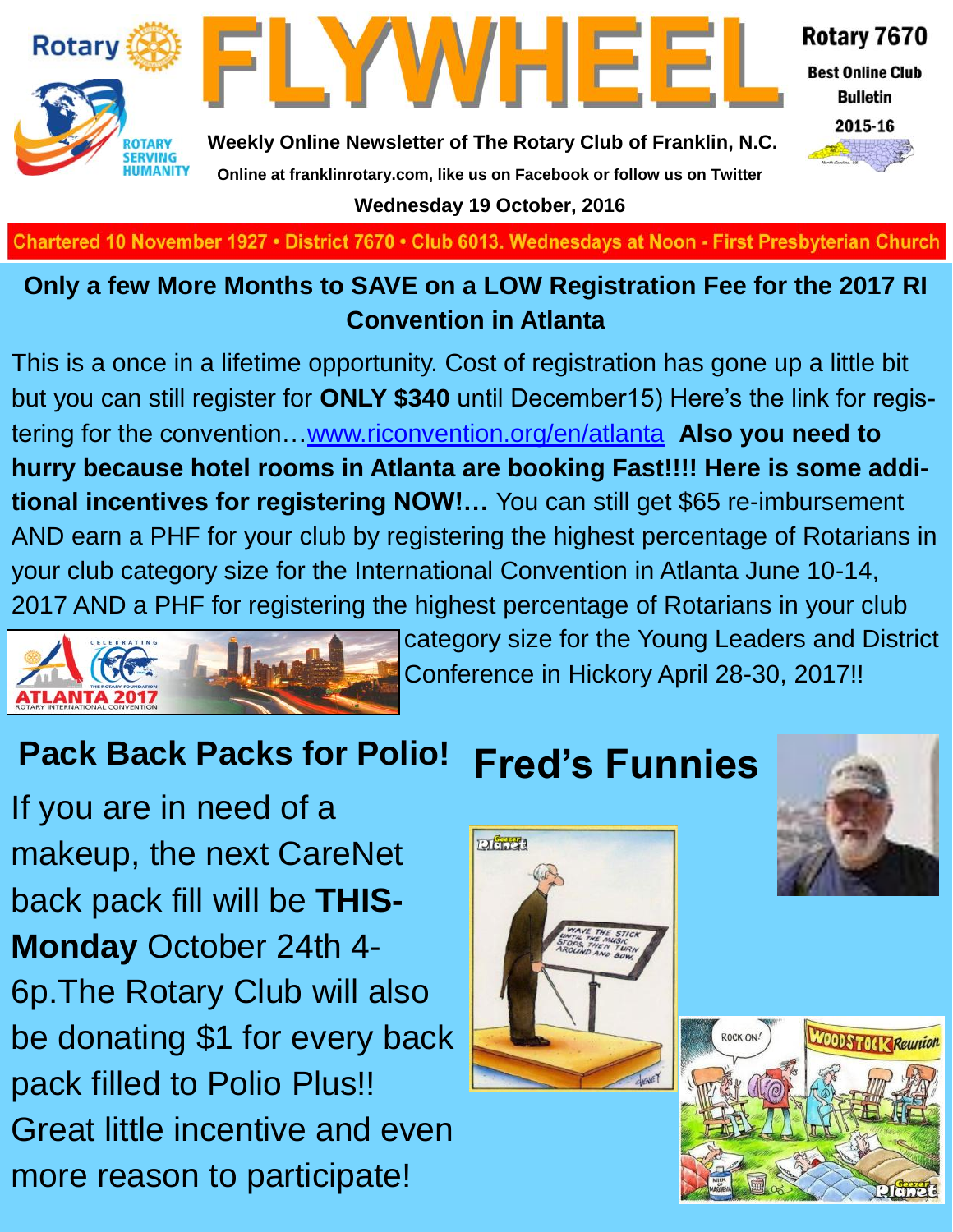

**Charted November 29, 1927 • District 7670 • Club 6013 Wednesdays at Noon - First Presbyterian Church**

### Join us for a **Stop Hunger Now** packing event

Saturday, Nov. 5 at 12:45 pm – Memorial Hall at First United Methodist Church, Franklin

Come ready to have fun, work hard, and make a difference for hungry families around the world!

Please bring cans and boxes of non-perishable food for CareNet when you come that day. Be a part of addressing hunger both locally and globally!



**Stop Hunger Now** is an international organization that provides meal packages that are shipped around the world to support crisis relief and school feeding programs. We are hoping to pack 30,000 meals and need at least 100 volunteers to do so. In addition, we need \$8700 to cover the cost of 29 cents per meal and still need additional donations. Please register or donate by clicking on this link:

https://shn.secure.force.com/events/SA\_EVENTS\_\_Home?id=701j0000001Zvco

Invite your friends to come, too!

Questions? Contact Rev. Margaret Freeman at First United Methodist Church – assocpastor@firstumcfranklin.org or 828-524-3010